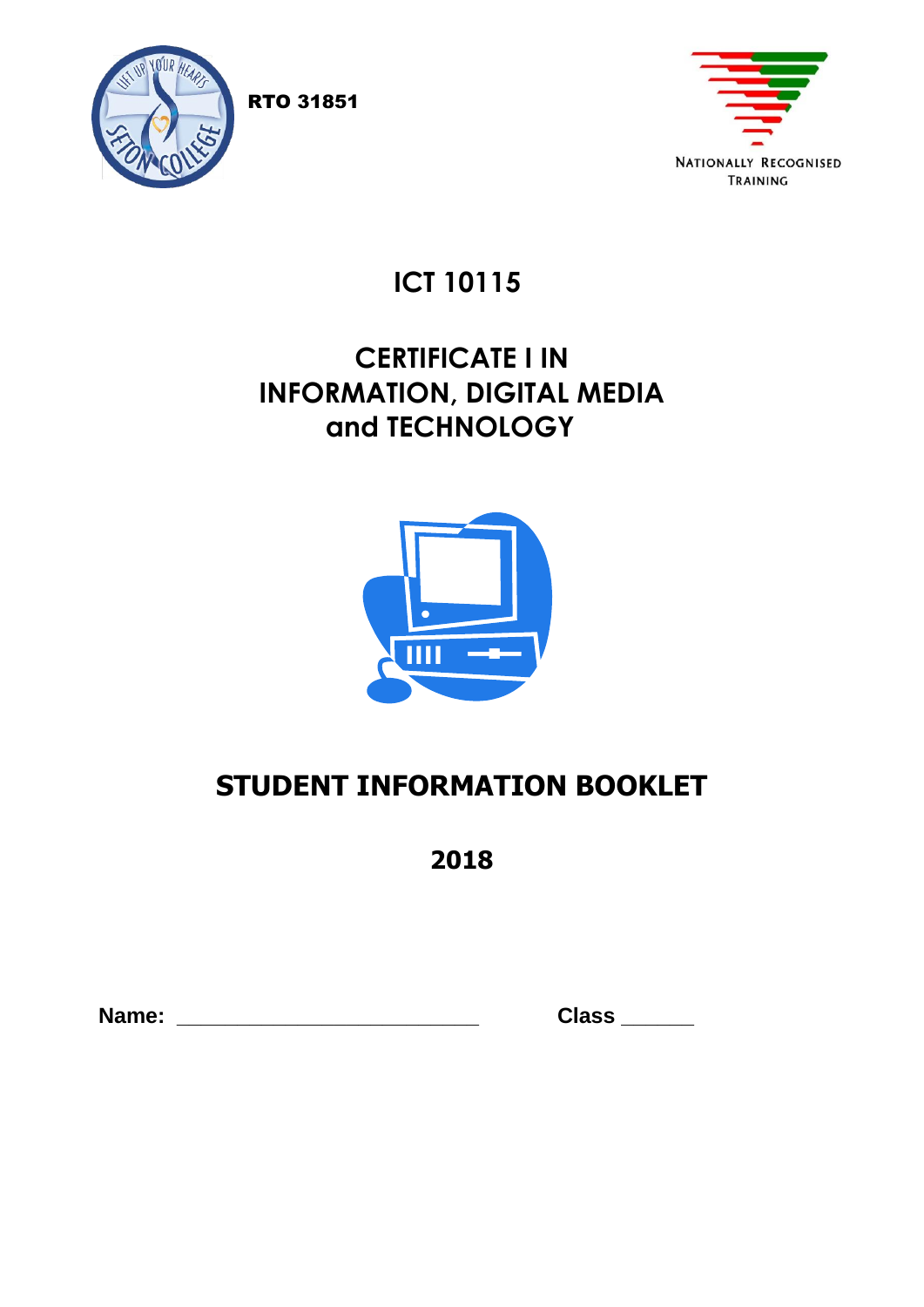## **ICT10115 CERTIFICATE 1 IN INFORMATION, DIGITAL MEDIA AND TECHNOLOGY**

### **AIMS**

This course aims to assist students with special needs to:

- Gain generic employability skills required by employers, as the base-entry level point for positions requiring limited technical competence, to complete routine tasks under direct supervision
- Gain accredited outcomes to enhance future employment opportunities
- Pursue a range of vocational, employment and personal goals

## **Where does VET lead?**

Benefits to students:

- gain hands-on experience in the workplace
- learn and be assessed on the job as well as at school
- develop a broader range of social skills through interactions with people outside of the school community
- gain an insight into the nature and conditions of work, for example, Workplace Health & Safety
- expand vocational options through observing and practical experience
- provides foundation knowledge and introduction to the world of work

## **Prerequisite requirements**

There are no prerequisite requirements for this qualification

## **Job Roles**

This qualification provides foundation digital literacy skills to support a wide range of varying industry occupations.

## **Pathways**

ICA20115 Certificate II in Information, Digital Media and Technology, or a range of other qualifications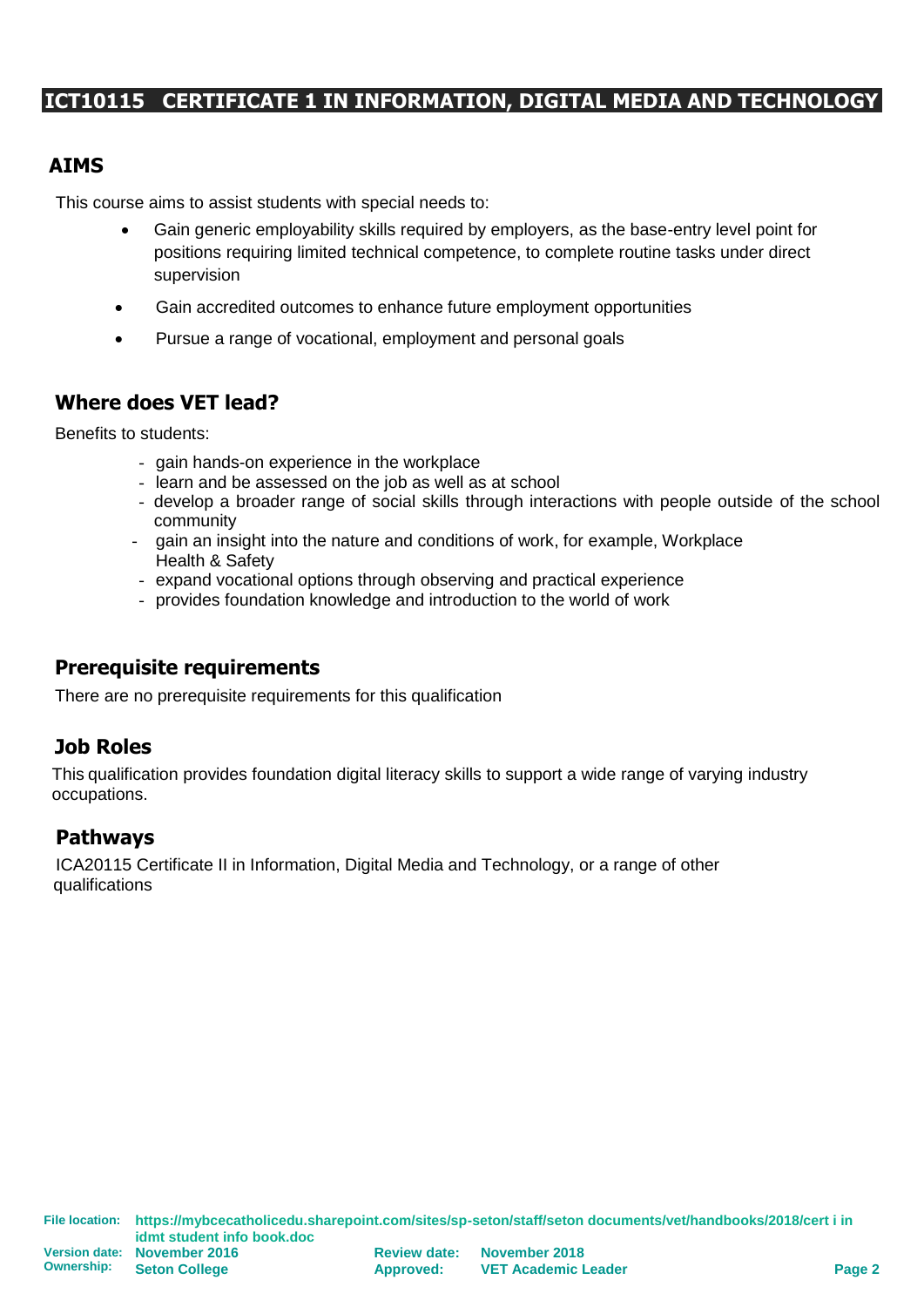## **COURSE OUTCOMES**

This qualification provides the skills and knowledge for individuals to safely perform foundation digital literacy tasks using a personal computer and a range of software applications and digital devices.

## **COURSE STRUCTURE**

To be awarded a *Certificate 1 in Information, Digital Media and Technology***,** 6 units must be successfully completed**:**

- **4 Core units; plus**
- **2 Elective units**

Students who exit this course at any time prior to completion will receive a statement of attainment for those units of competency they have successfully achieved.

Units of Competency, which are included in this course, are:

| <b>Unit Number</b> | <b>Unit Name</b>                                        |          |
|--------------------|---------------------------------------------------------|----------|
| ICTICT101          | Operate a personal computer                             | Core     |
| ICTICT102          | Operate word-processing applications                    | Core     |
| ICTICT103          | Use, communicate and search securely on the<br>internet | Core     |
| ICTICT104          | Use digital devices                                     | Core     |
| ICTICT105          | Operate spreadsheet applications                        | Elective |
| ICTICT106          | Operate presentation packages                           | Elective |

## **COURSE ORGANISATION – TRAINING PLAN**

#### **4 LESSONS PER WEEK FOR TWO SEMESTERS**

#### **Proposed Delivery & Assessment**

Lessons, videos, interactive tutorials can be found at:

• <http://www.gcflearnfree.org/topics>

**Topic 1: Understanding computers**

- **Topic 2: Electronic communication**
- **Topic 3: Using the Internet**
- **Topic 4: Word processing**
- **Topic 5: Spreadsheeting**
- **Topic 6: Digital Devices**
- **Topic 7: Electronic Presentations**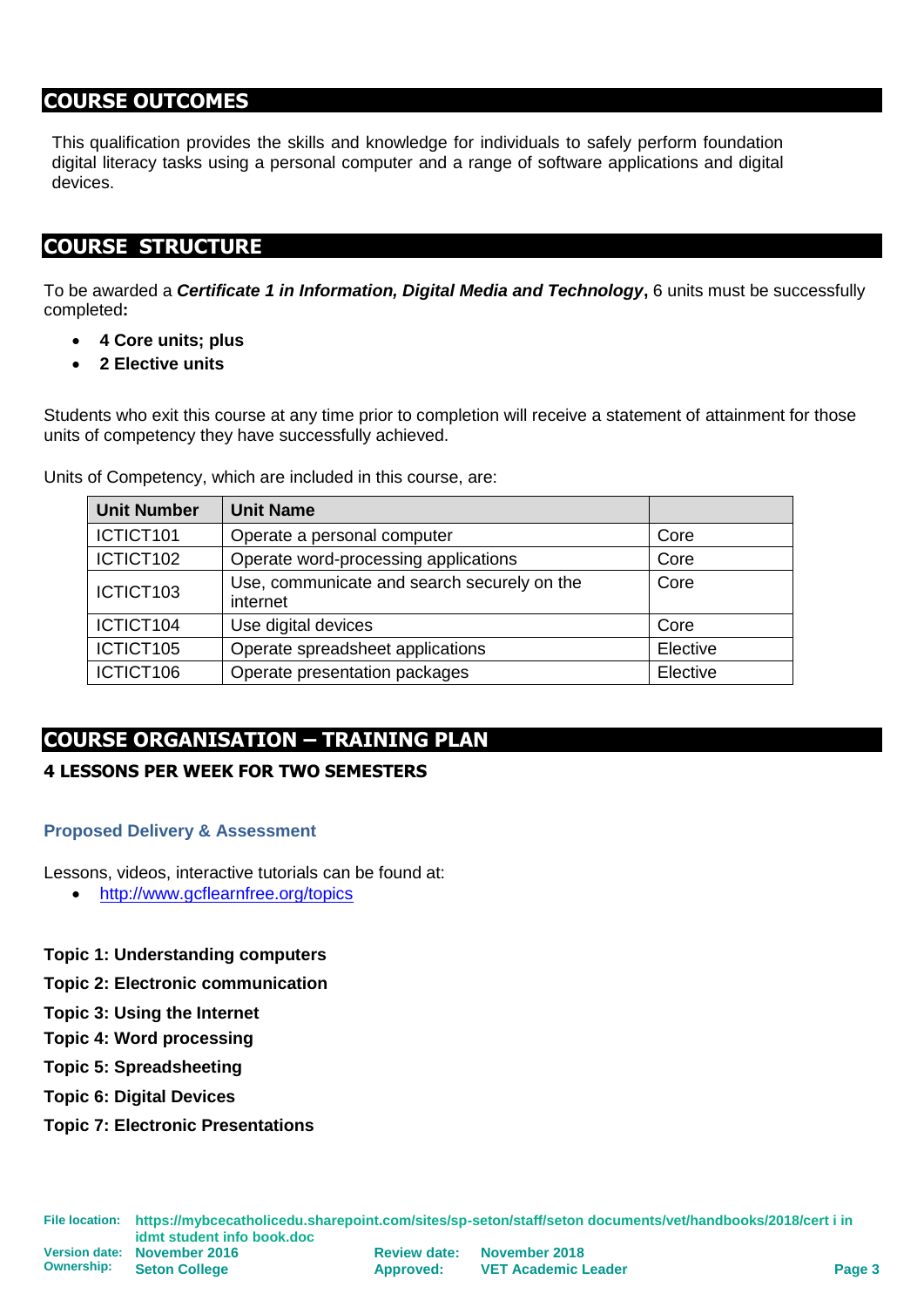## **CORE UNITS**

#### **ICTICT101 Operate a personal computer**

This unit describes the skills and knowledge required to operate a personal computer (PC) in a home or small office environment, including accessing files with application programs, sending and retrieving emails, using the internet, using peripheral devices and applying basic security procedures and power management settings.

<https://training.gov.au/Training/Details/ICTICT101>

#### **ICTICT102 Operate word processing applications**

This unit describes the skills and knowledge required to operate word- processing applications and perform basic operations, including creating and formatting documents, creating tables and printing labels

<https://training.gov.au/Training/Details/ICTICT102>

#### **ICTICT103 Use, communicate and search securely on the internet**

This unit describes the skills and knowledge required to connect to the internet, securely send and receive emails, search the internet using web browsers and interact securely and in a socially responsible manner with a range of different internet sites.

<https://training.gov.au/Training/Details/ICTICT103>

#### **ICTICT04 Use digital devices**

This unit describes the skills and knowledge required to use a range of digital devices, such as a digital camera, video camera, or personal digital assistant (PDA) device.

<https://training.gov.au/Training/Details/ICTICT104>

## **ELECTIVE UNITS**

#### **ICTICT105 Operate spreadsheet applications**

This unit describes the skills and knowledge required to use spreadsheet applications, including creating spreadsheets, formatting data, incorporating charts and objects, and printing spreadsheets.

<https://training.gov.au/Training/Details/ICTICT105>

#### **ICTICT106 Operate presentation packages**

This unit describes the skills and knowledge required to perform basic tasks using a presentation application package, and includes creating, formatting and adding effects to presentations.

<https://training.gov.au/Training/Details/ICTICT106>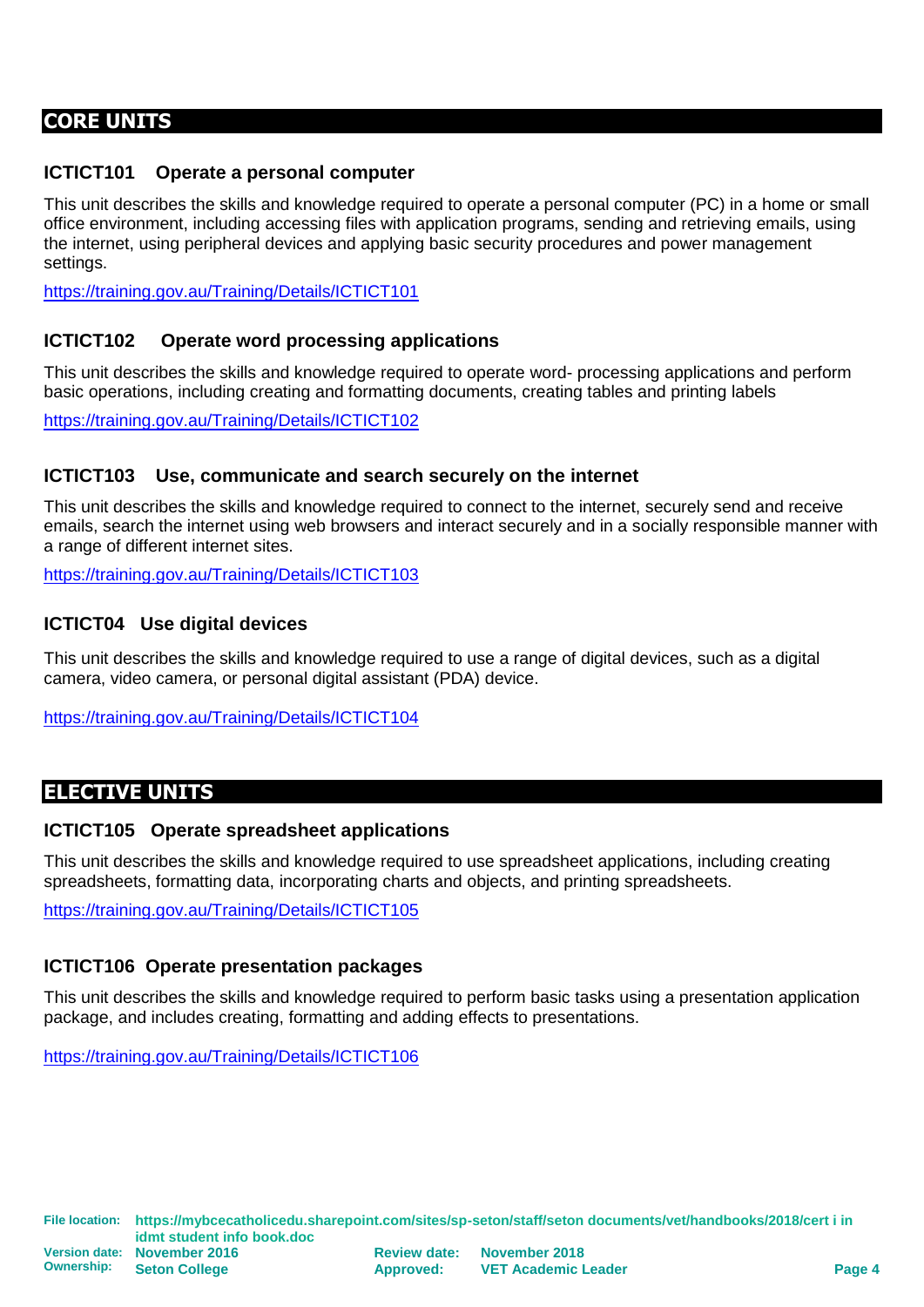## **ASSESSMENT**

#### **Competency Based Assessment**

**Competency** means the consistent application of knowledge and skill to the standard of performance required in the workplace. It embodies the ability to transfer and apply skills and knowledge to new situations and environments.

**Assessment** means the process of collecting evidence and making judgments on whether competency has been achieved, to confirm that an individual can perform to the standard required in the workplace, as specified in a training package or VET accredited course

Assessment in these units will consist of:

- Online simulations and quizzes
- Activity Sheets
- Assignment
- Observation of students completing summative tasks during class time

*All assessment tools will address the knowledge and skills (including employability skills) required as evidence for the unit of competency*

## **AQF SKILLS LEVEL**

*Certificate I* skills allow a student to:

- Demonstrate knowledge by recall in a narrow range of areas
- Demonstrate basic practical skills
- Perform a sequence of routine tasks where given clear direction
- Receive and pass on messages/information

\*\* For more information on Certificate I in Information, Digital Media and Tecnology (ICTICT10115) to the

Seton College Homepage

➢ Life at Seton

➢ Curriculum

➢ Vocational Education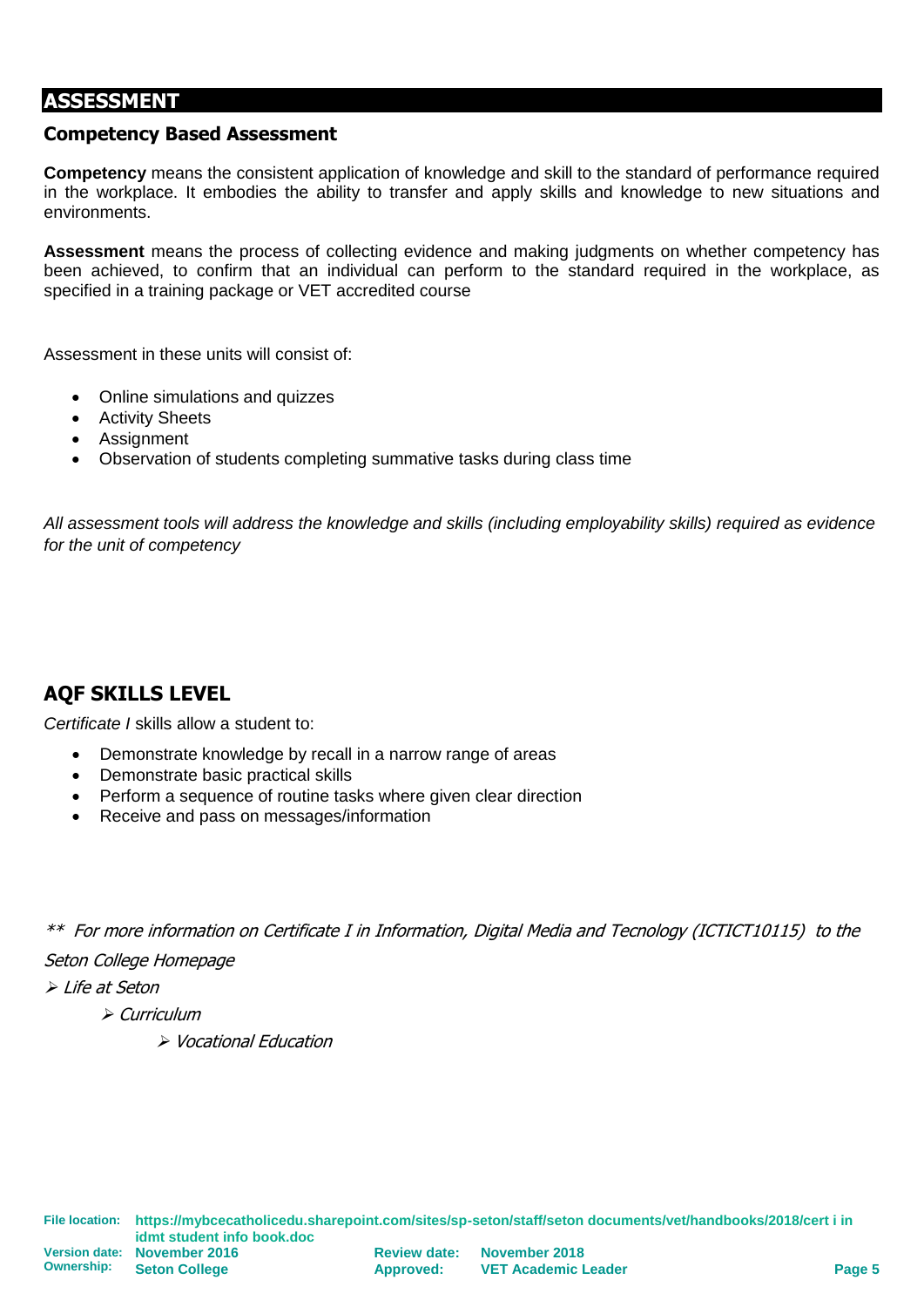## **CREDIT TRANSFER**

Credit Transfer recognizes previous formal learning. It is a system whereby successfully completed units of study from one course can be transferred to another course

For example. If you have completed a "workplace communication unit" in Business it may also be the same for the Active Volunteering.

Therefore you only have to do the unit once.

## **RECOGNITION OF PRIOR LEARNING (RPL)**

**RPL** means an assessment process that assesses the competency/s of an individual that may have been acquired through formal, non-formal and informal learning to determine the extent to which that individual meets the requirements specified in the training package or VET accredited courses.

- a) Formal learning referees to learning that takes place through a structured program of instruction and is linked to the attainment of an AQF qualification or statement of attainment (eg, a certificate, diploma or university degree);
- b) Non-formal learning refers to learning that takes place through a structured program of instruction, but does not lead to the attainment of an AQF qualification or statement of attainment (eg, in-house professional development programs conducted by a business); and
- c) Informal learning refers to learning that results through experience of work-related, social, family, hobby or leisure activities (eg the acquisition of interpersonal skills developed through several years as a sales representative).

## **RPL CHECKLIST FOR STUDENTS**

To ensure an effective RPL process, students should:

#### *\*Remember, you can only apply for RPL at the beginning of each semester. The steps below are in sequential order. Use the boxes on the left to tick when you have completed that step.*

- □ Obtain information about RPL
- $\Box$  Obtain a copy of the Units of Competency for the vocational training program(s) of your subject
- $\Box$  Read the relevant learning outcomes or competencies for the training program/s
- □ Complete a self-assessment form for each unit
	- (i) assess your abilities/competencies, with the guidance from your teacher and/or counsellor in the learning outcomes or competencies in the training programs
	- (ii) decide if you think you possess the knowledge and skills of the learning outcome or competencies in the training programs and if so, you should apply for RPL
- $\Box$  Complete an RPL Application Form within 5 days of completing step 4
- $\Box$  Gather evidence that supports your application
- $\Box$  Give the completed RPL Application Form and evidence to your teacher
- $\Box$  Receive notification from your teacher to show either:
	- *(i) that you have gained RPL*
	- *(ii) that you need to supply more information AND/OR attend an interview*
	- *(iii) that you have not gained full/partial RPL and you receive feedback*
- **File location: https://mybcecatholicedu.sharepoint.com/sites/sp-seton/staff/seton documents/vet/handbooks/2018/cert i in idmt student info book.doc**

**Ownership:**

**Version date: November 2016 Seton College**

| <b>Review date:</b> | November 2018              |
|---------------------|----------------------------|
| <b>Approved:</b>    | <b>VET Academic Leader</b> |